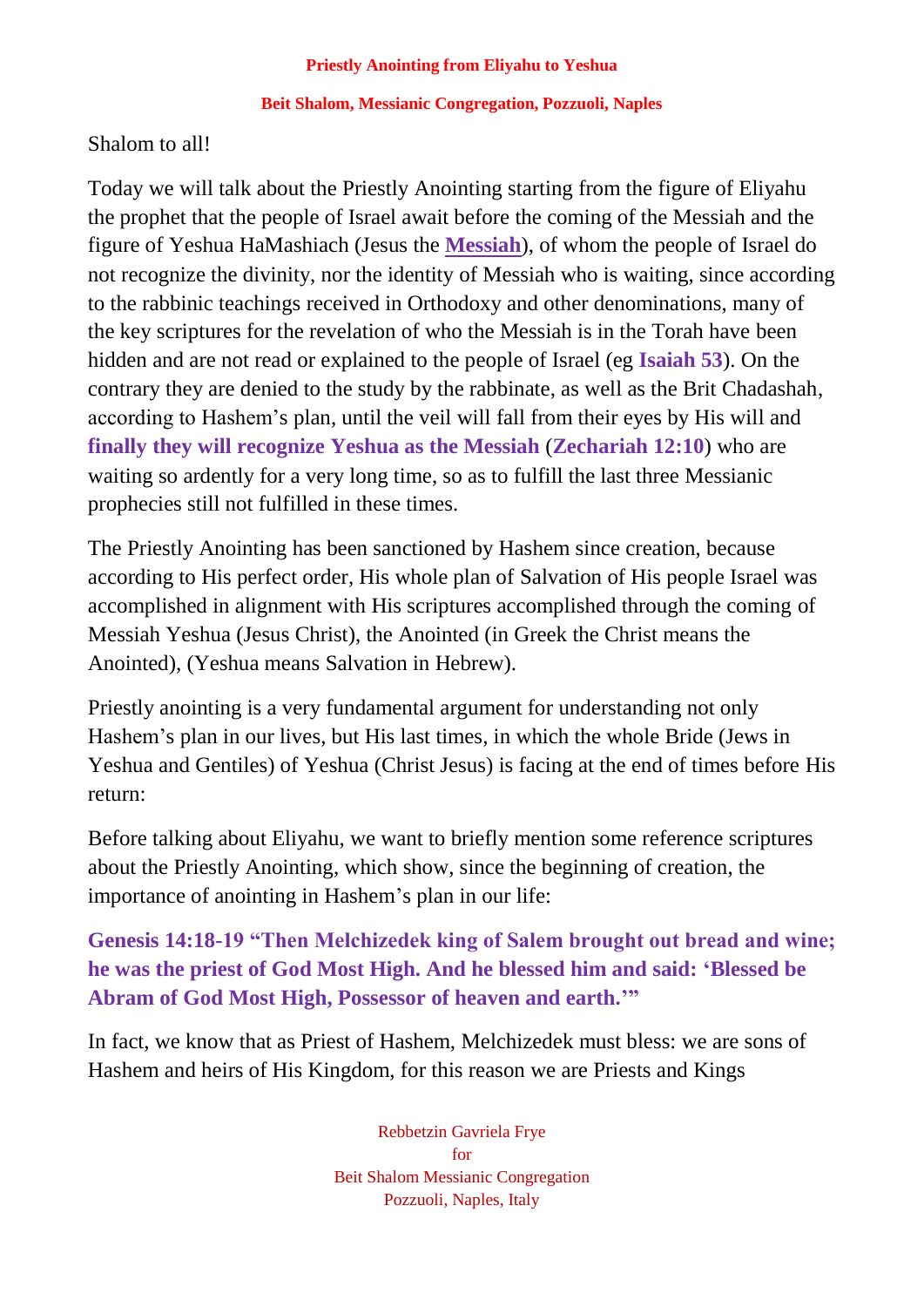## **Beit Shalom, Messianic Congregation, Pozzuoli, Naples**

according to the order of Melchizedek, and if we do not bless Israel first and then the diaspora (the nations), our life, our family, we do not exercise the role of priests.

We have been made **priests** to offer spiritual sacrifices ever since through the death and Resurrection of Yeshua, we have received the fullness of His Birthright and **inheritance** of all that previously belonged only to Moses and to those whom Moses anointed, according to the order dictated by the Torah, fulfilled in Yeshua who resurrected and ascended to the right hand of Father Hashem, has made us in Him, part of His eternal plan of salvation and redemption, having accepted him in our hearts as Lord and Savior of our life. Through Yeshua we have also been made kings so that we can reign over life! Hashem had expressed this purpose for Israel: to make it a nation of Levites, a holy nation.

As written in **Leviticus 8:12**, Hashem chose Moshe (Moses), and he anointed his older brother Aaron.

**Leviticus 8:12 "And he poured some of the anointing oil on Aaron's head and anointed him, to consecrate him."**

# **Exodus 29:7 "And you shall take the anointing oil, pour it on his head, and anoint him."**

As the greatest prophet in Judaism, Moshe is the first to introduce the priestly order through the anointing of those who are called to serve him both in spiritual form and as a governing authority (King). In fact we remember the writing when it says in:

# **Exodus 19:6 "'And you shall be to Me a kingdom of priests and a holy nation.' These are the words which you shall speak to the children of Israel."**

We remember that the people of Israel refused to fulfill Hashem's purpose, but when Hashem has a resolution, he does not change it, and brings it to completion through other people in our place if we are not available or willing: in fact, Hashem took the tribe of Levi and elected Levites for service to Him.

**Leviticus 9:22-24 "Then Aaron lifted his hand toward the people, blessed them, and came down from offering the sin offering, the burnt offering, and peace offerings. And Moses and Aaron went into the tabernacle of meeting, and came out and blessed the people. Then the glory of the Lord appeared to all the**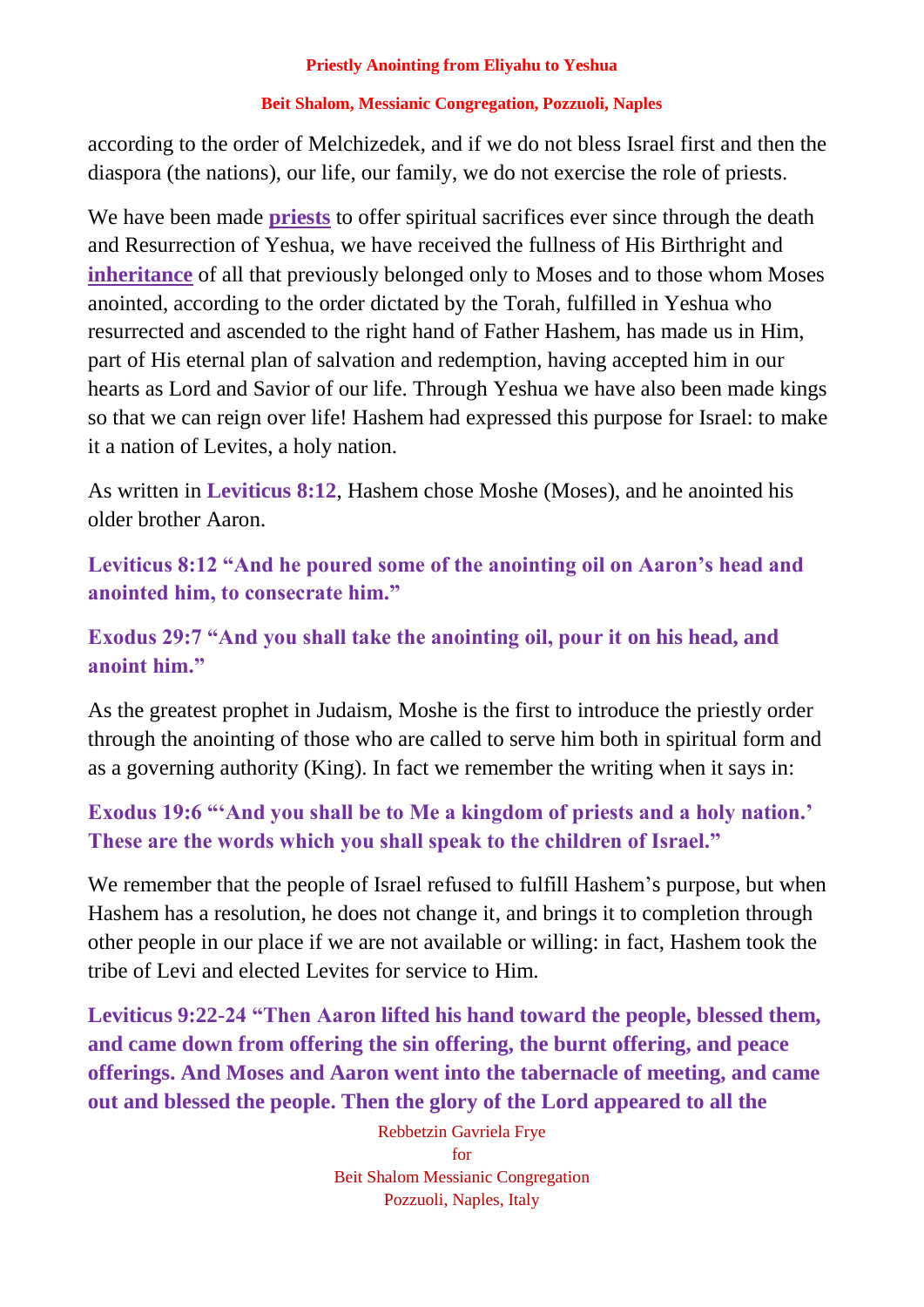## **Beit Shalom, Messianic Congregation, Pozzuoli, Naples**

**people, and fire came out from before the Lord and consumed the burnt offering and the fat on the altar. When all the people saw it, they shouted and fell on their faces."**

The blood that represents redemption, and the passion with which we treat Hashem's things (sacrifice). Since Yeshua died on the cross, the branches that have been grafted into the root branch, Israel, have inherited, along with Israel, the same promises and, together with Israel, they have inherited the Salvation, the Redemption, the Return to Him and the Messianic Kingdom, since Yeshua (Christ the Messiah) was the perfect sacrifice that took away all sin forever, where the sacrifices offered at the temple were only temporary.

Now we come to Eliyahu (Elijah) (Hebrew name וּהָּי ִל ֱא Eliyahu, which means "my God is Yaweh") or Elias (in Greek Ηλίας Elías or Ilias; Syrian: شكة Elyāe; Arabic: į, إلياس or إليا, Ilyās or Ilyā) of the city of Tishbà in country of Gilead, and therefore also called the Tishbite).

He is certainly a very interesting character, sometimes sympathetic, a bit weird, awkward, sarcastic, brilliant, in his being infinitely human and in divine grace, gloriously used by Hashem. Eliyahu was a solitary type and zealous for Hashem's service. We recall that as a Prophet of Hashem, he was not only a spiritual representative of Israel but was a political representative of Israel and in the absence of the King, he had enormous power over the people of Israel and the diaspora.

In **I Kings 19:1-3** we read: **"And Ahab told Jezebel all that Elijah had done, also how he had executed all the prophets with the sword. Then Jezebel sent a messenger to Elijah, saying, "So let the gods do to me, and more also, if I do not make your life as the life of one of them by tomorrow about this time." And when he saw that, he arose and ran for his life, and went to Beersheba, which belongs to Judah, and left his servant there."**

There is a time when Eliyahu, after the revelation of who He is in Yeshua, at the peak of his manifestation as a prophet of Hashem, through the miracle performed at Mount Caramel, and the consequent killing of 450 self-appointed prophets of Baal, he is afraid of losing his life. It's incredible to see a prophet of Hashem run away from the place where he saw the Glory of Hashem, to try to survive for a short time at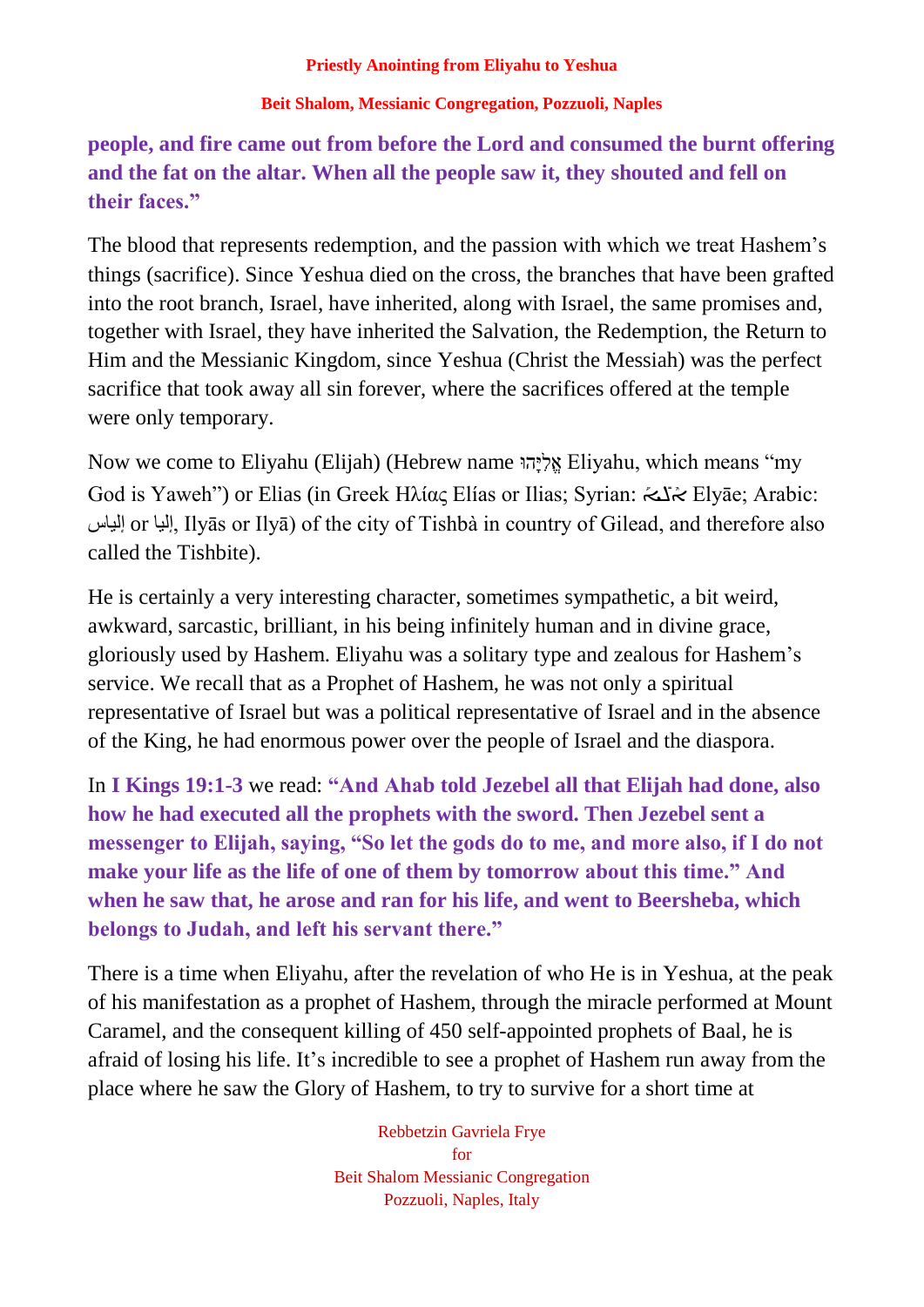## **Beit Shalom, Messianic Congregation, Pozzuoli, Naples**

Beersheba, where he also leaves his disciple and servant, **"and went to Beersheba, which belongs to Judah, and left his servant there."** Eliyahu at this time is losing the guidance of a spiritual son, **"But he himself went a day's journey into the wilderness, and came and sat down under a broom tree."**

After a long day of walking in the hot desert, filled with fear and self-pity, he sits in the shade of a juniper (in Hebrew רָּרעַע (seeks death and says: **"It is enough! Now, Lord, take my life, for I am no better than my fathers!"** Then he lies down and falls asleep in the desire for death. **"Then as he lay and slept under a broom tree."**

This is a time when many of us would simply like to have a chance to embrace Hashem and escape the trials that Hashem is bringing into our life, but this is not in His plan. Let us remember that Hashem has a perfect plan for each of us according to His will.

Let's remember what as written in **Matthew 7:21** "Not everyone who says to Me, **'Lord, Lord,' shall enter the kingdom of heaven, but he who does the will of My Father in heaven." (I Samuel 15:22)**

Let us return to Eliyahu who gives us so much courage, regardless of his humanity and weak in his actions, chosen by Hashem to be glorified: **5 "suddenly an angel touched him, and said to him, "Arise and eat." 6 Then he looked, and there by his head was a cake baked on coals, and a jar of water. So he ate and drank, and lay down again."**

Eliyahu, like everyone of us, fights with himself, with his own flesh, with the strong man in his life, who comes out, at the first trial, despite years of hard journey in faith in Yeshua and many trials faced. Yes, just like Eliyahu, we are our worst enemy, although we have seen His glory, we whip ourselves without anyone doing anything to us. This is crazy and it is a serious sin against Hashem.

Hashem calls us to obedience, wakes us up at night, torments us by day, as he did to the apostle Paul (Shaul), when the thorn in his flesh made itself felt. The sins already forgiven by Hashem sometimes return to our mind and we do not find peace in Him to say: "Your grace is enough for me!"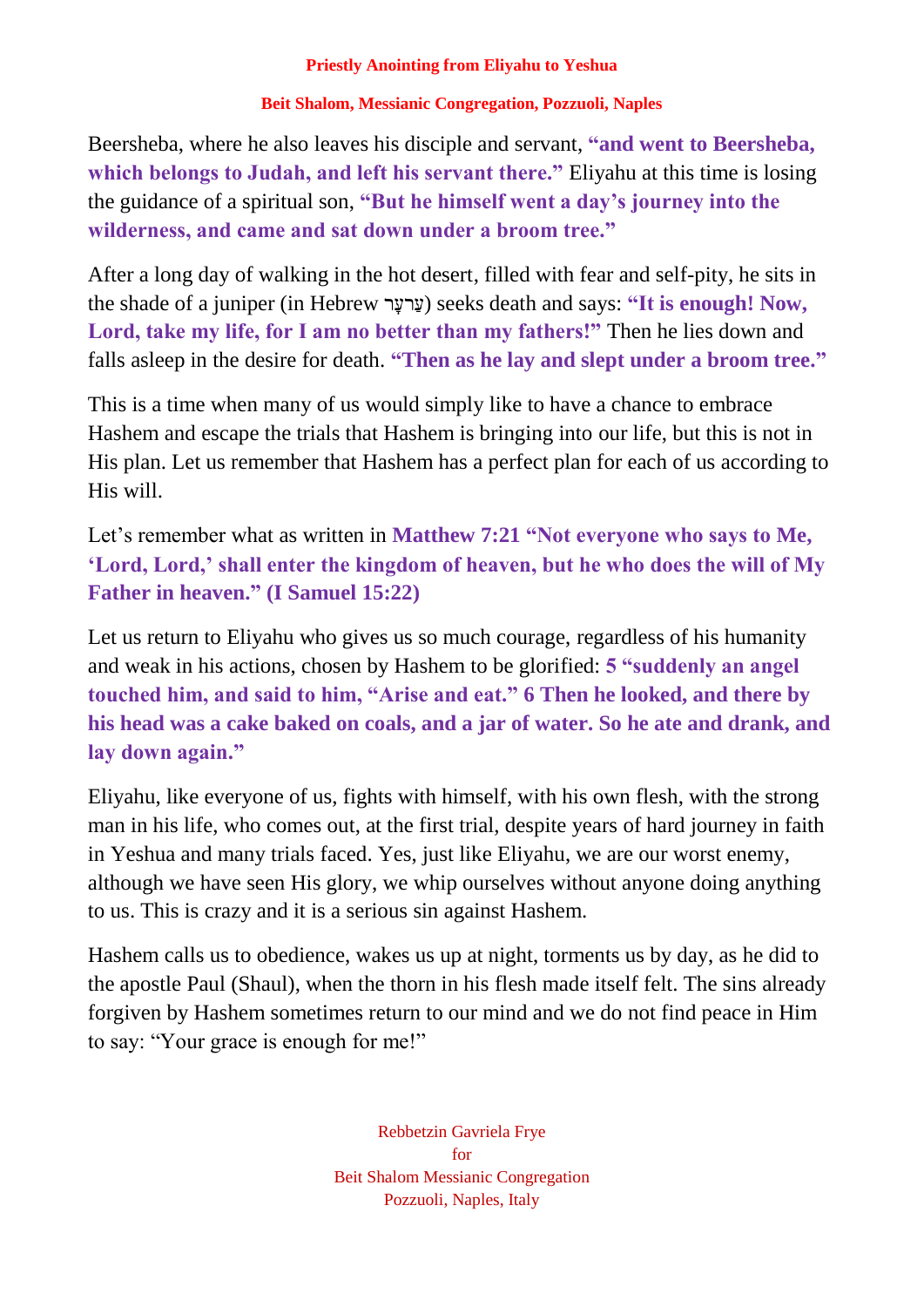## **Beit Shalom, Messianic Congregation, Pozzuoli, Naples**

It is written in **2 Corinthians 12:9-10 "And He said to me, "My grace is sufficient for you, for My strength is made perfect in weakness." Therefore most gladly I will rather boast in my infirmities, that the power of Christ may rest upon me. Therefore I take pleasure in infirmities, in reproaches, in needs, in persecutions, in distresses, for Christ's sake. For when I am weak, then I am strong."**

Hashem is more stubborn than us, and he uses every tool, every method to goad us and force us to move from our state of depression where we fell, when we turned away from him as did Eliyahu in the Sinai desert and away from His will.

We read again that in verses **7-8 "and the angel of the Lord came back the second time, and touched him, and said, "Arise and eat, because the journey is too great for you." So he arose, and ate and drank; and he went in the strength of that food forty days and forty nights as far as Horeb, the mountain of God."**

Hashem didn't ask Eliyahu, "How are you? Why did you fall into temptation, why are you far from me? I miss you, you want to talk about it?" Hashem acts as a father and, as a father, provides our needs. What then is our primary need when we are far from Him? Is it possibly getting closer to the Scriptures? Feeding on His Word?

And it is precisely what Hashem does, using a very convincing and insistent angel who knocks twice on Eliyahu's shoulder and wakes him up, commanding him to stand up (as it was for Kaifa (Peter) in **Acts 12:7**), so the authoritative prophet of Israel is made to eat (remember that abstention from food and the absence of speech are the first signs of spiritual and physical abuse in the depressive state. Satan wants us to be dumb and spiritually dead first, and then physically so that we can be led away from the will of Hashem, but **Yeshua gave us life and life in abundance** as is written in **John 10:9-11** amen?!?).

So Eliyahu **9 "went into a cave, and spent the night in that place; and behold, the word of the Lord came to him, and He said to him, "What are you doing here, Elijah?"** Hashem takes us to His Mount (Horeb), where we can listen to it, without interruption and without confusion caused by what is around us, so we can understand where our heart is before facing a test stronger than the previous one which He allows in our life. He wants our heart to be aligned with His so that we can do what he has already prepared for us without falling into temptation during the test.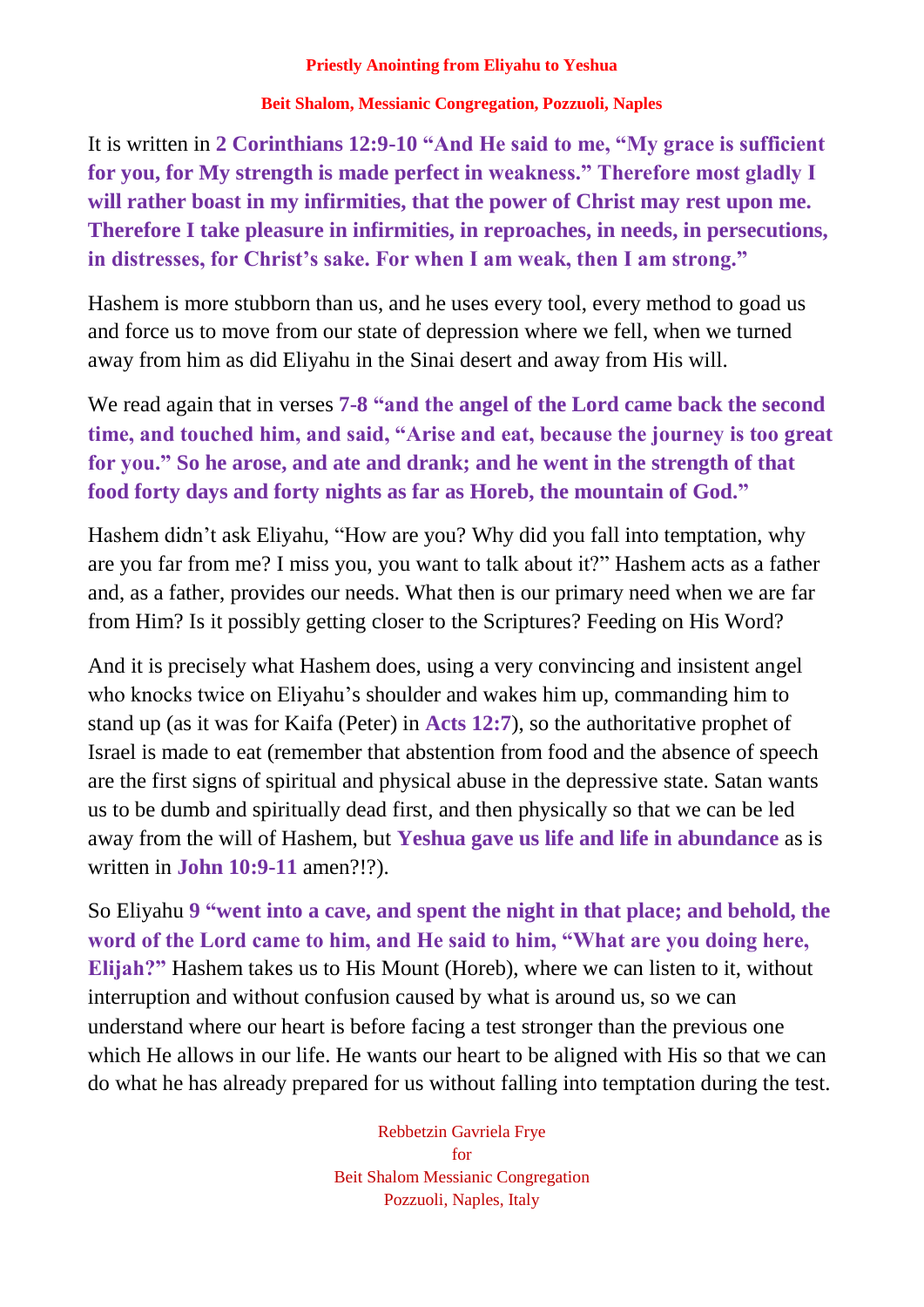**Beit Shalom, Messianic Congregation, Pozzuoli, Naples**

But Eliyahu continues in pride: **10 "I have been very zealous for the Lord God of hosts; for the children of Israel have forsaken Your covenant, torn down Your altars, and killed Your prophets with the sword. I alone am left; and they seek to take my life."** As if Hashem did not even hear what Eliyahu had to say, He speaks: **11 Then He said, "Go out, and stand on the mountain before the Lord."**

Hashem knows us deeply and in our miseries and hypocrisy, manifests Himself in our lives differently every time. Pay attention to the fact that we never repeat the same condition that we have previously experienced in the same way but with different people and different ways, Hashem tries in every way to make us understand His will, whether we like it or not, and He won't give up until we do it. We remember that Hashem creates a new thing every time we fail to do His will and fail in his plan, if we repent and return to Him with a contrite heart and full of repentance. So we cannot expect to repeat the same thing we did last year or two years ago, because in Him everything is always new and created to make us grow. Despite our hypocritical pretense of feeling good and hardness of mind in addition to the absence of repentance ... Hashem still speaks: **11-12 "And behold, the Lord passed by, and a great and strong wind tore into the mountains and broke the rocks in pieces before the Lord, but the Lord was not in the wind; and after the wind an earthquake, but the Lord was not in the earthquake; and after the earthquake a fire, but the Lord was not in the fire; and after the fire a still small voice."**

Just as Yeshua (Jesus) says in **Matthew 24:6 "And you will hear of wars and rumors of wars. See that you are not troubled; for all these things must come to pass, but the end is not yet."** Hashem warns us that there will be many cries of false Saviors and false prophets that we will hear from the evil one, but He will not be in those things. For "**He is kind and His yoke is light." Matthew 11:29.** He does not ask us to serve him with strength, but with love, he wants our love and zeal as a Bride of Yeshua (**Revelation 22:17**) for the beloved Spouse who wants to knock on our door again and love one another forever.

Eliyahu, like us, who are afraid of Hashem, recognizing His voice as His sheep: **13 "So it was, when Elijah heard it, that he wrapped his face in his mantle and went out and stood in the entrance of the cave. Suddenly a voice came to him, and said, "What are you doing here, Elijah?"**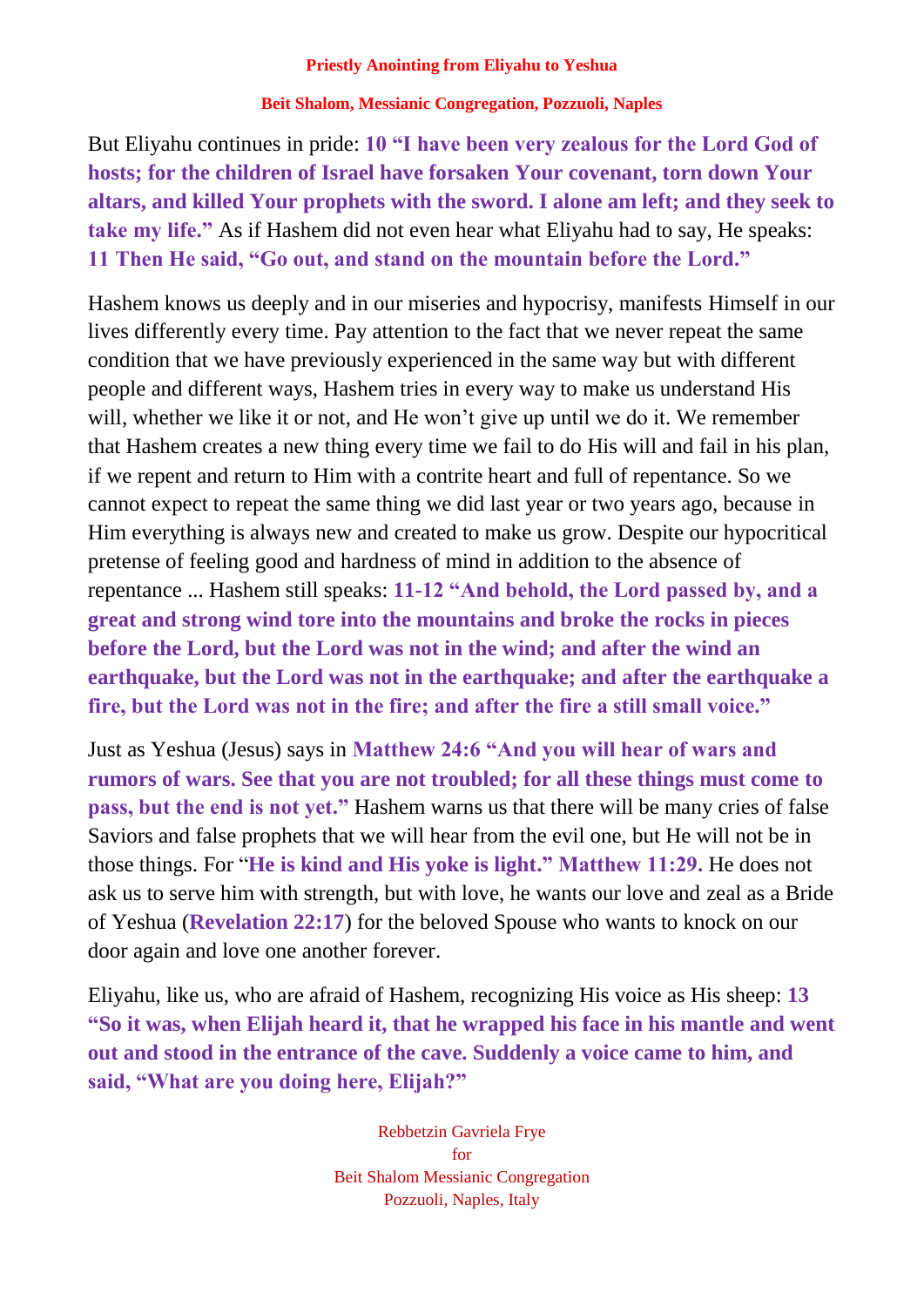## **Beit Shalom, Messianic Congregation, Pozzuoli, Naples**

Eliyahu was afraid of Hashem, he understood his guilt and could not forgive himself, despite this he proudly justified himself rather than ask for forgiveness for having hidden from Hashem.

**14 And he said, "I have been very zealous for the Lord God of hosts; because the children of Israel have forsaken Your covenant, torn down Your altars, and killed Your prophets with the sword. I alone am left; and they seek to take my life."**

As a good father, Hashem gives a spiritual slap on the head to Eliyahu, treating him as he does with lying children, telling him: **15 "Go, return on your way to the Wilderness of Damascus; and when you arrive, anoint Hazael as king over Syria. 16 Also you shall anoint Jehu the son of Nimshi as king over Israel. And Elisha the son of Shaphat of Abel Meholah you shall anoint as prophet in your place.**

Hashem's plan is perfect and when we are not ready to carry it out or do not want to do His will, others will do it in our place, many are called but few are chosen: Hashem does not need us, we are only tools in His hands in His Eternal plan. We are the ones who need Him in our lives and if we reject His word, He does not force us to do anything, because He loves us even when we sin against Him, when we betray him miserably and accept us as we are. Only look for our heart, but if our heart is not in Him and He does not dwell in us, then we are not his and we do not know him, we cannot say we are children of Hashem and followers of Yeshua if we do not abide in Him. Hashem waits until we knock desperately at His door to receive it as the Savior of our lives, as it was the last minute of our lives before dying.

Hashem clarifies the plan to Eliyahu: **17 It shall be that whoever escapes the sword of Hazael, Jehu will kill; and whoever escapes the sword of Jehu, Elisha will kill. 18 Yet I have reserved seven thousand in Israel, all whose knees have not bowed to Baal, and every mouth that has not kissed him."**

Sometimes it is thought that the consequences of our actions are not brought only because there is grace on Hashem's part, but this is not true. When we repent for our sins and receive forgiveness from Hashem, we still bear the consequences of our actions, as it was from the beginning of creation and until the end of time. We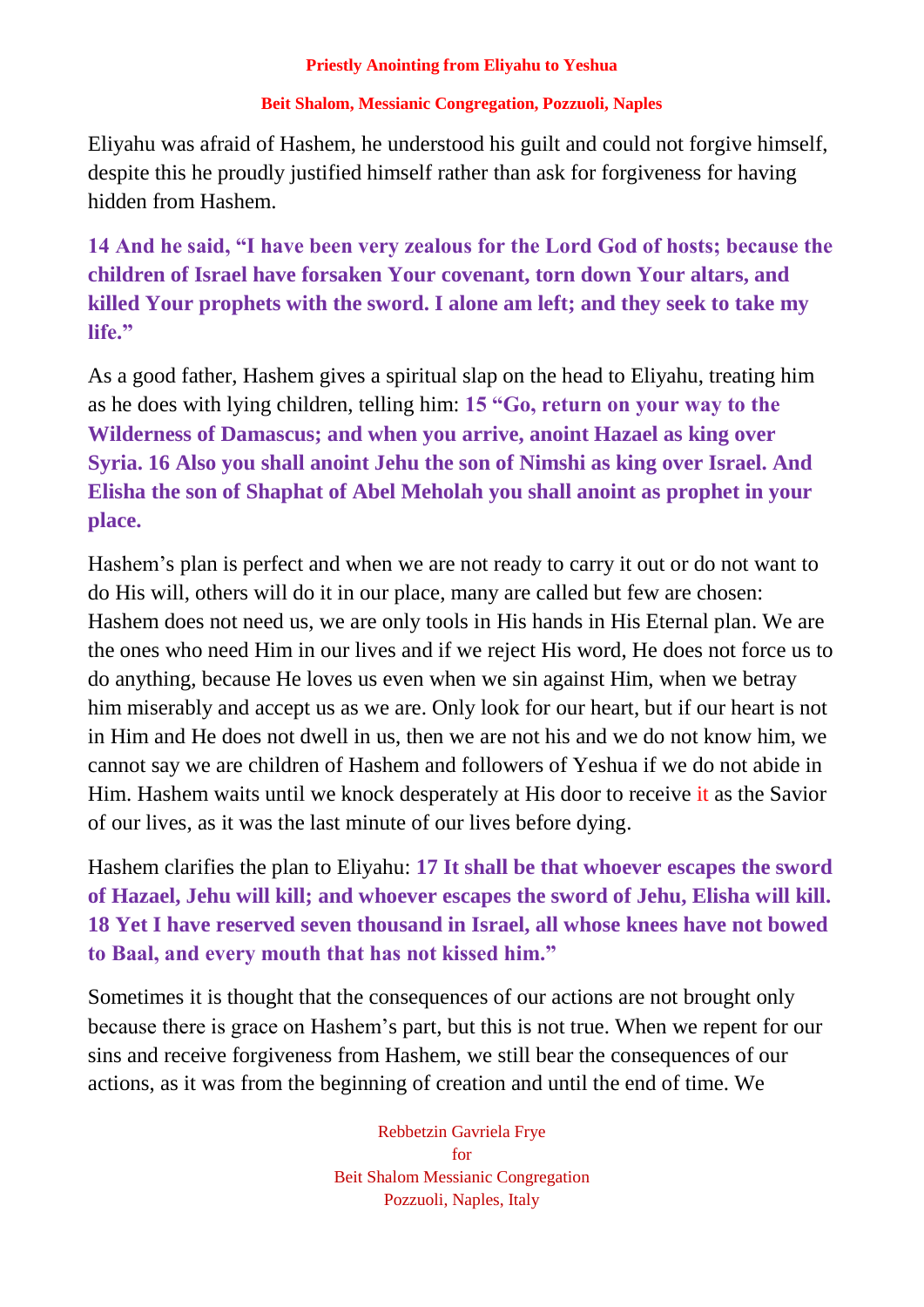## **Beit Shalom, Messianic Congregation, Pozzuoli, Naples**

remember that Hashem will judge us one day and his judgment will be based on works (**Revelation 20:12**) **as well as having received Yeshua as our savior by grace**. **Ephesians 2:10 "For we are His workmanship, created in Christ Jesus for good works, which God prepared beforehand that we should walk in them."**

The perfect order of Hashem, explained a little before each work that Eliyahu had to perform before His departure was clear, but as always Hashem prepares the hearts and times of those who are chosen to replace us in the task to which we have renounced and for which we are not ready, then it happens that: **1Kings 19:19 "So he departed from there, and found Elisha** (from the Hebrew name אֵלְישָׁע (Elisha), a contracted form of אֱלְישׁוּעַ (Elishu'a); it is composed of El, "God", and Yeshua, "salvation", and its meaning is therefore "God is salvation". **the son of Shaphat, who was plowing with twelve yoke of oxen before him, and he was with the twelfth."** Here we understand that Elisha was a rich possessor of herds and strong enough to simultaneously bring twelve pairs of oxen (**Revelation 4:4**) in front of himself of which there was one tenths of a second (two oxen), the first fruits, with him to plow the fields.

The order of Hashem surprisingly reverses the order proclaimed to the prophet and brings them together before anointing the two kings of Syria and Israel, the answer to the prayer of Eliyahu, namely Elisha. **Hashem always responds promptly, we are the ones who act late, but He always comes at the right time.**

Eliyahu immediately understands and desperately performs, as Moses, in obedience what he had asked for in a moment of despair and depression, to end it. Well, Hashem answers and replaces him, as he did with Moses, who in a moment of anger towards the people of Israel and returning from his sister's mourning, disobeys Hashem by hitting the rock instead of talking to the rock as instructed by Hashem. Then Eliyahu: **"passed by him and threw his mantle on him."**

Do you know how much pain it cost Eliyahu to throw that mantle, that anointing, that call? After suffering all sorts of suffering. And what happened to Moshe? After having lived only to guide the people of Israel to freedom, they rejected him and betrayed him, even his own relatives. How much he prayed to Hashem to forgive him and show him the Promised Land: **515** times, but Hashem said: "**NO**".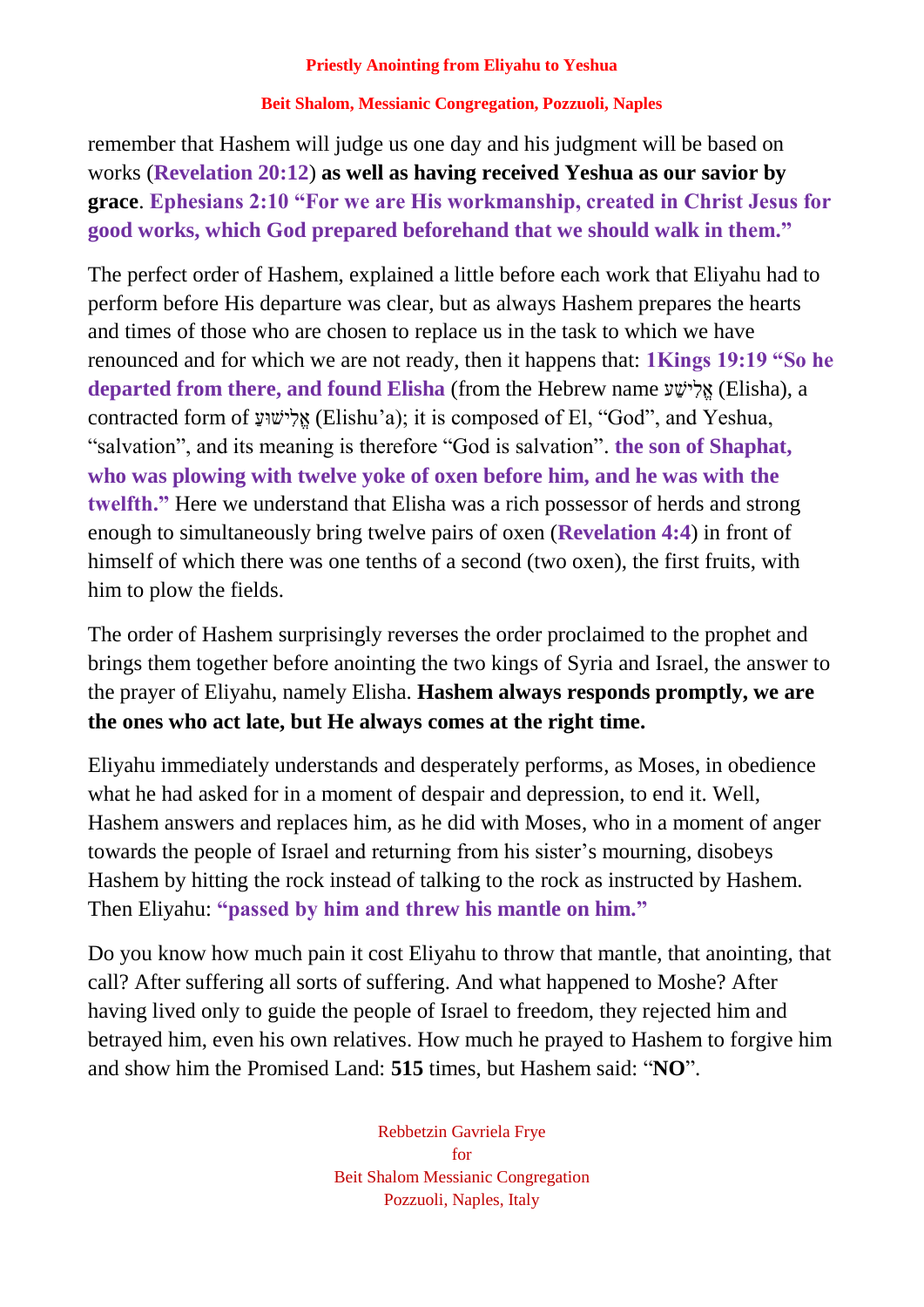## **Beit Shalom, Messianic Congregation, Pozzuoli, Naples**

I imagine the sadness in Eliyahu's heart, repentance and bewilderment, the desire to see things not done Hashem's way, the fear that gripped him of being killed by Jezebel, while he had to pay the consequences of his actions. At the same time he lives in obedience in pursuing Hashem's last orders before leaving. This is how we serve Hashem, in obedience knowing that we have been saved only by grace and that he loves us enough to discipline us because he loves us as good parents do, who know how to say no, even when it hurts the heart.

On the Mount of Olives, Yeshua prayed: **"Father, if you are willing, remove this cup from me!" (Luke 22:39-46),** but Hashem did not remove that cup from His Son Yeshua, because even we sinners and without any work of which we could boast we enjoyed with Him the **grace** that gives us eternal life.

The answer to our prayers arrives: Here is Elisha. **20 And he left the oxen and ran after Elijah, and said, "Please let me kiss my father and my mother, and then I will follow you."**

But even those who are part of the answer to our prayers are not ready because it is part of the last test that Hashem asks us before leaving. Eliyahu said: **"Go back again, for what have I done to you?"** Like Yeshua, who says that one cannot follow Him if one does not leave one's earthly family, Eliyahu meets Elisha who asks him the same question, but unlike Yeshua, Eliyahu has sinned against Hashem and revives his error through weakness of the other, he understands its depth as a man and sees Salvation before Him, Elisha (God is my Salvation). As Moses, who passes his role to Yehoshua (Joshua, which in Hebrew means Salvation), sees the Promised Land but does not enter it, so Eliyahu sees Elisha (God is my Salvation) and throws the cloak over him, passing his role to Elisha. Both Elisha and Yehoshua are forerunners of Yeshua and are the answer to the prayer of Eliyahu and Moshe, judged according to the Torah (the law) and not by grace.

**21 "So Elisha turned back from him, and took a yoke of oxen and slaughtered them and boiled their flesh, using the oxen's equipment, and gave it to the people, and they ate."**

Here Elisha promptly offers the tenth of his herd (2 oxen) to Hashem before starting to follow Eliyahu as his disciple, using the same tools as oxen to boil the meat, thus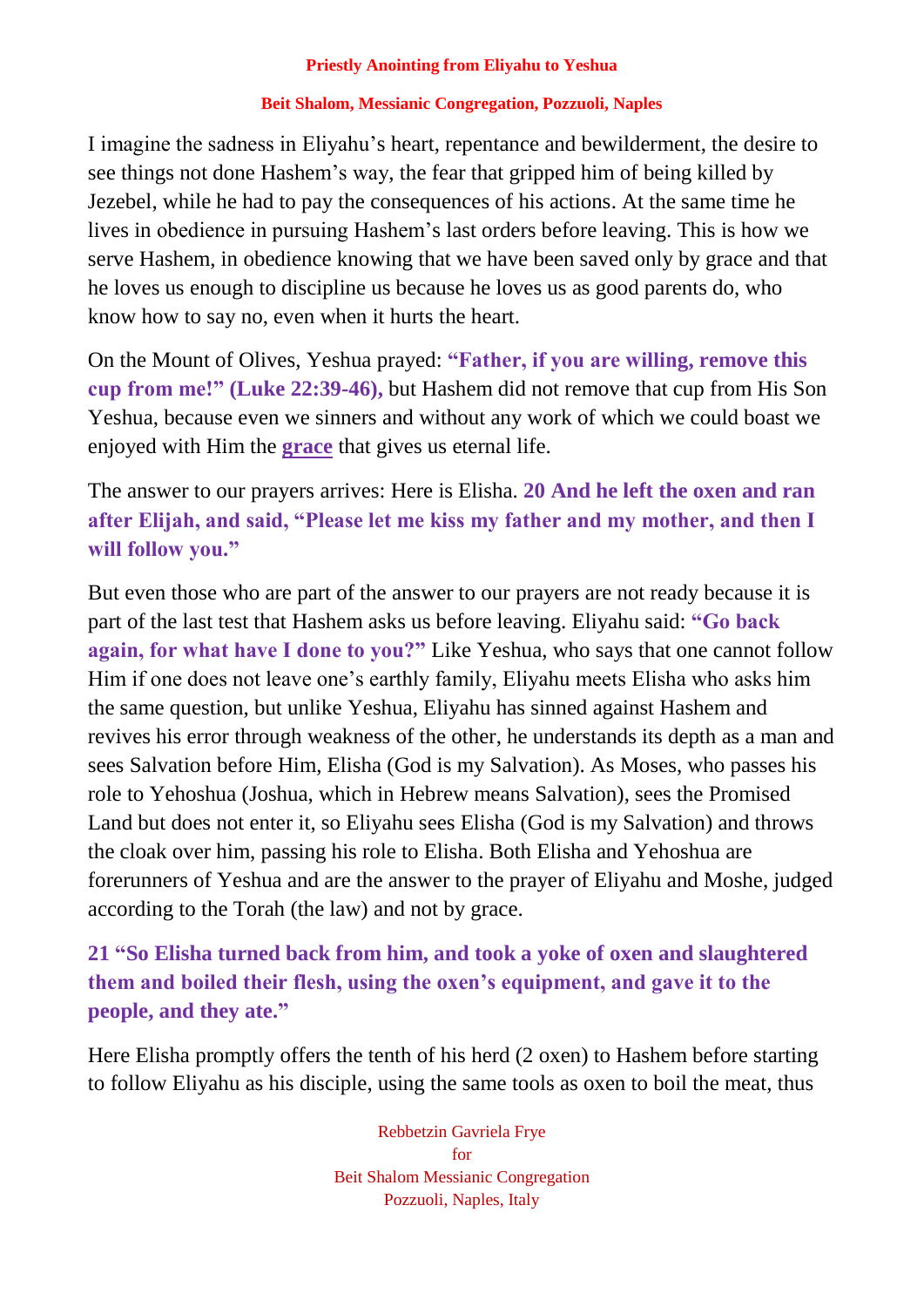## **Beit Shalom, Messianic Congregation, Pozzuoli, Naples**

renouncing his past and working in the fields, which meant spiritual submission to Yeshua and His servant Eliyahu until His departure.

Like Yeshua, Elisha burns the yoke itself with its offering, for the yoke of Yeshua is light. Elisha did nothing to receive that call, but responded promptly and by grace received twice the priestly anointing of Eliyahu. We note that Elisha wants to serve Hashem willingly, he does not say: "I am not ready"; he knows the Torah and fears Hashem, he knows what he must do, first of all to offer the first fruits, the tenths of his herd and gives it to the poor of Israel. He leaves all that he has in his hand, and the first fruits (Yeshua, the consuming offering, the tenth second he had for himself, in **Isaiah 53**) offers it in sacrifice to Hashem to feed those who have nothing in Israel, to feed the little ones whom Yeshua loves and wants with him, according to the Torah rule.

Serving Hashem starts from the heart: where our heart is there we are.

Where is your heart? In money, career, women, men, your husband, your wife, your family, your vices, your idleness?

Hashem wants your heart first and is a jealous God, who does not want to share you with anyone else, no idols in your life. If you have idols in your life that now prevent you from serving him, this is the time to let go of everything that separates you from Him and prevents you from serving him in spirit and Truth.

Tonight, pray to Hashem to give you the strength and courage to break all ties with the past, every generational bond, every idolatry in your family, every lie of Satan in your life in the Name of Yeshua, amen. Only by repenting before the throne of Hashem can you serve him in Spirit and Truth. Remember that He does not need our lie and hypocrisy, He knows us in depth because He has created us and we are His children. Nothing can be hidden from Him even if we try as Eliyahu to hide us in a cave, He sees us and asks us: "Why are you here?"

Before being able to serve him in Spirit and Truth, we need to be reconciled with him, sincerely repenting of our sins. Only then will we be able to go ahead and serve him in obedience and without looking back, but if we leave as Eliyahu and Moshè that our emotions and our idols (family, home, money, addictions etc.) will be